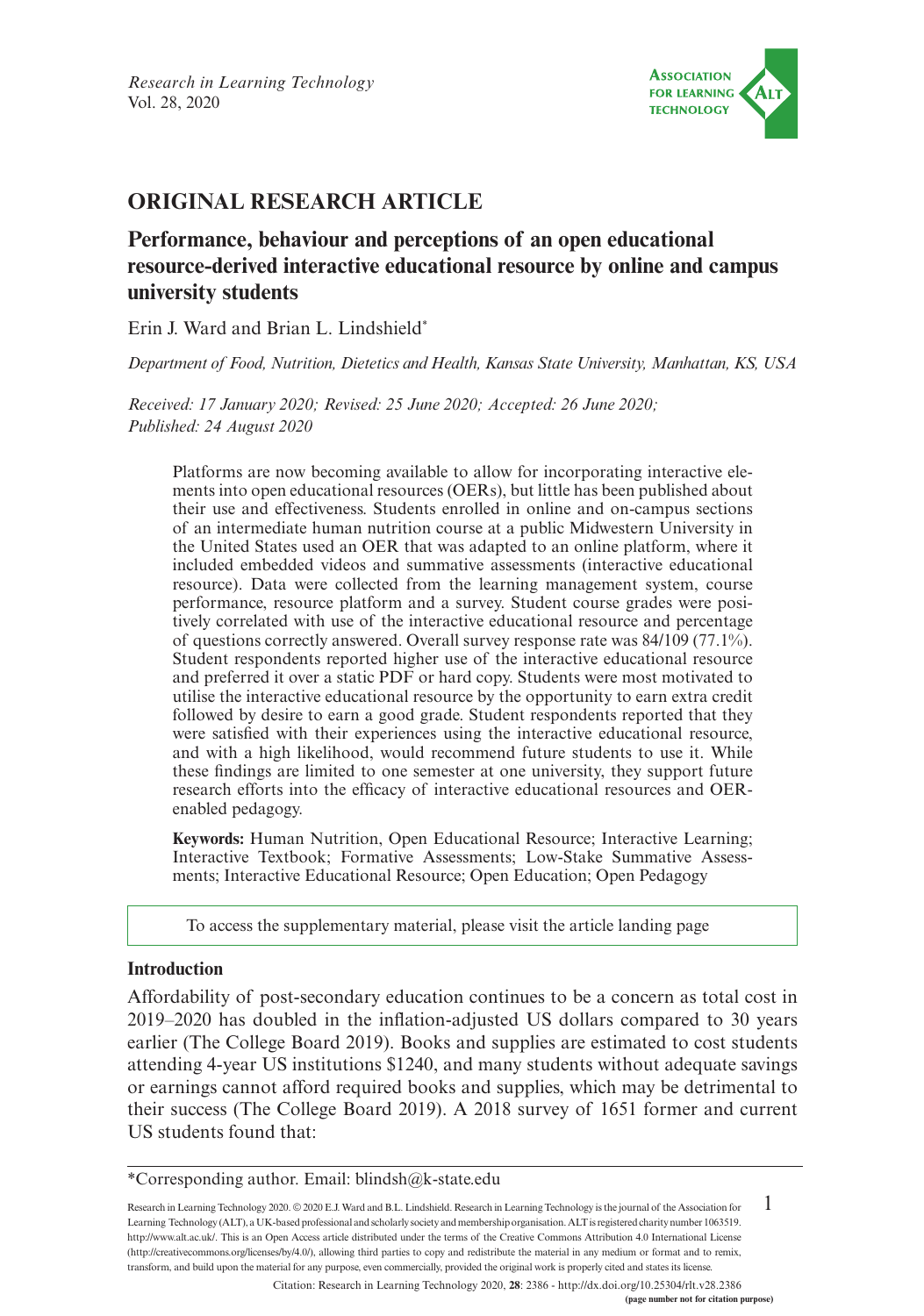Thirty percent of survey respondents said they had forgone a trip home to see family, 43 percent said they skipped meals, 31 percent registered for fewer classes, and 69 percent worked a job during the school year -- all to save money for books. (Inside Higher Ed 2019)

Alternatives to traditional textbooks can reduce the costs of books and supplies. Open educational resources (OERs):

are teaching, learning and research materials in any medium – digital or otherwise – that reside in the public domain or have been released under an open license that permits no-cost access, use, adaptation and redistribution by others with no or limited restrictions. (UNESCO 2019)

That is, OERs include built-in permission to retain, reuse, revise, remix and redistribute the material (Wiley 2018). A 2019 meta-analysis found a significant 29% decrease in the risk of college students withdrawing from open textbook courses compared to commercial textbook comparison courses, with equal learning outcomes between the courses (Clinton and Khan 2019). Students in the University of Georgia system (21 822 students), OER course students' final grade point average (GPA) was significantly higher, and DFW rates (students earning a D or F or those who withdrew, W) were decreased, compared to non-OER courses. Further, they found that the OER course student improvements in GPA and DFW rates were greater among Pell recipient, part-time, and non-white students that had lower rates of student success (Colvard, Watson, and Park 2018). Students overwhelmingly have reported that they like free, open-access course materials (Feldstein *et al*. 2012; Rockinson-Szapkiw *et al*. 2013; Lindshield and Adhikari 2013b; Delimont *et al.* 2016).

While open textbooks are an important step forward, there is increasingly a desire for interactivity in online educational resources. An OER has been used for teaching an intermediate-level human nutrition course at a Midwestern United States university since 2010 (Lindshield and Adhikari 2011, 2013b). Previous research has found that students were interested in and favourably rate this OER (Lindshield and Adhikari 2013b) and were supportive of a course fee to support use of it and other similar OER (Lindshield and Adhikari 2013a). In an interest to increase student engagement with course material, the OER, previously available to students in two electronic formats, Google Drive<sup>TM</sup> and PDF, was adapted to an interactive online platform. This next generation of the OER, allowed students to interact with content through embedded videos (instead of external links) and embedded questions, as a form of formative and summative assessment, inserted throughout the text. Research from other science, technology, engineering and math (STEM) fields suggests that interactive educational resources containing questions and animations can improve student grades and learning experiences (Edgcomb *et al*. 2014; Liberatore 2017). Interactive educational resources, which can include audioclips, videos, animations and/or other interactive features, can increase student engagement, achievement, interest and provide additional representations of information (Lim 2017; Mills 2016). University STEM students reported liking the interactive nature of the textbooks and ability to receive immediate feedback (Liberatore 2017; O'Bannon, Skolits, and Lubke 2017). Furthermore, students had high access rates and activity completion rates with interactive textbook use (Edgcomb *et al*. 2015). Student engagement was positively associated with web-based learning technology and those who made most use of technologies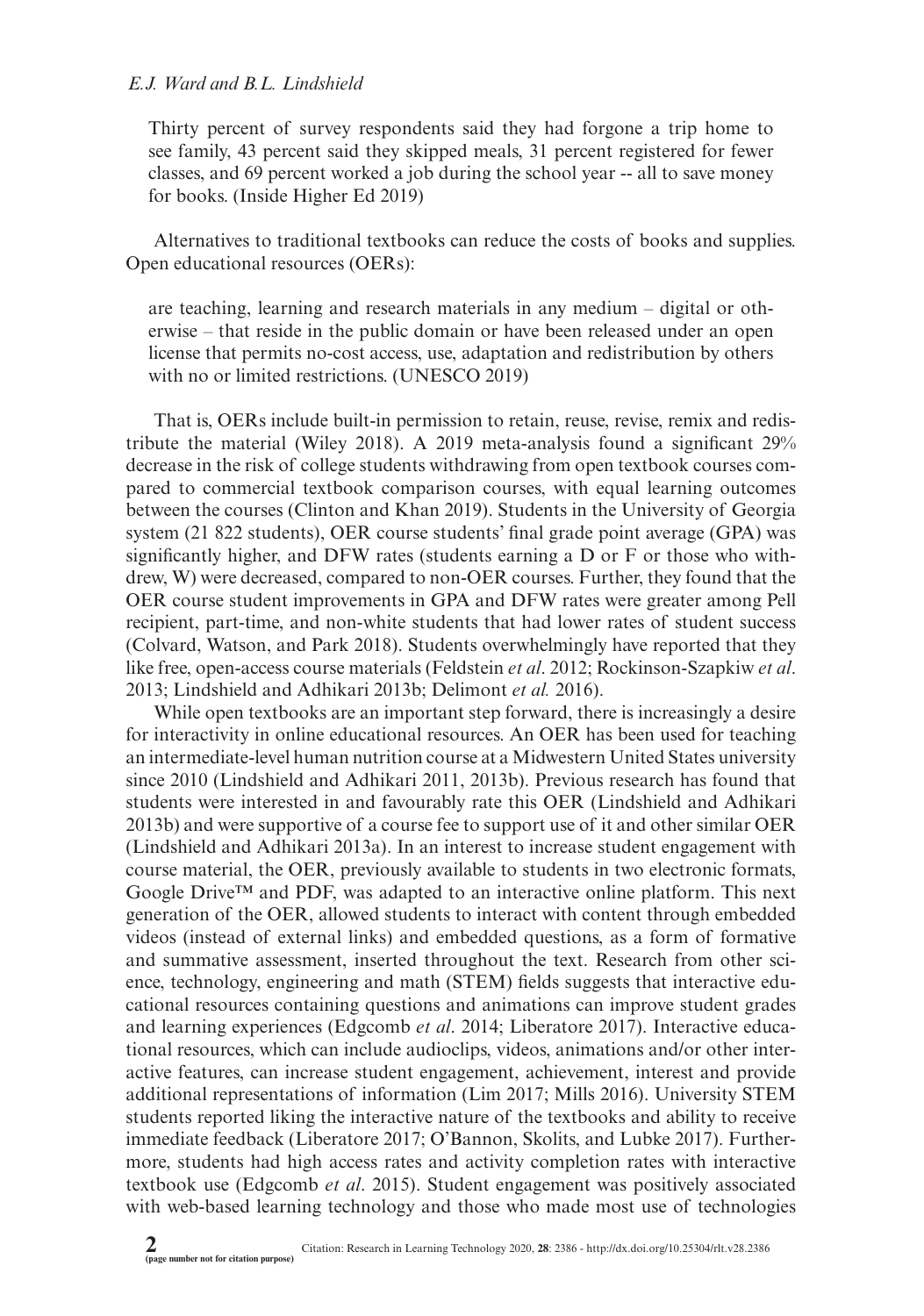achieved higher-order learning and gains in education, competence and development (Chen, Lambert, and Guidry 2010).

Research suggests that frequent formative assessment and repetition is advantageous to student learning (Bushway and Flower 2002; Liberatore 2017; Viegas, Alves, and Lima 2015). Low-stake assessments may encourage 'assignment-driven' students to more routinely engage with the course material (Holmes 2018). For students in online learning environments, opportunities to evaluate their performance can help students to self-regulate (Sharp and Sharp 2016). Questions throughout an interactive educational resource allow an instructor to track student's progress, performance and engagement with the material, and better support student learning (Akbar 2016). There is limited research that has used log data (i.e. when questions were answered, times that students were in a platform etc.) available from interactive educational resources (Henrie, Halverson, and Graham 2015).

We hoped that introduction of questions inserted throughout the interactive educational resource would offer students frequent opportunities to assess their understanding, gain immediate feedback and encourage them to engage with course materials more frequently. Our primary objectives were to understand how the students perceived the interactive educational resource to analyse their behaviours (from the platform data) and how these behaviours correlated with course performance.

### **Methods**

#### *Educational resource and questions*

The OER used for this study has been in use for nearly a decade (Lindshield and Adhikari 2011, 2013b). The sophomore/junior-level human nutrition course is offered three times per year online (Spring, Summer and Fall semesters) and on-campus during the Spring semester. OER content was reviewed, updated to fit newly created questions and uploaded to the Top Hat Textbook<sup>™</sup> platform for classes beginning in January 2019. This online platform was accessible via a full website or tablet and phone app. However, since the interactive educational resource is not open, it is broadly described as an educational resource (OER + interactive educational resource) or an interactive educational resource (online platform version) in this manuscript. Students had access to the interactive educational resource, in addition to a static PDF OER, which could be used digitally or in printed form. Content from both versions was the same with the exception that videos were embedded in the interactive platform (only available via external link in the PDF) and questions were only included in the interactive education resource.

Several question types were utilised: a large majority were multiple choice or true/ false with a handful of matching, sorting or click-on image questions. Questions were written to be quick to answer while emphasising key information that students should learn from each section/subsection. The educational resource is organised into 13 chapters that are divided into multiple sections and subsections. Over the entire interactive educational resource, 380 questions were distributed with at least one question per nearly all sections and subsections. Students were offered one attempt to answer questions for credit through each chapter's close date. Chapter close dates were set to encourage students to work through the material on a routine basis. The platform would indicate to the student whether they answered the question correctly, and each question had an explanation that could be accessed after students answered the question to provide additional clarification.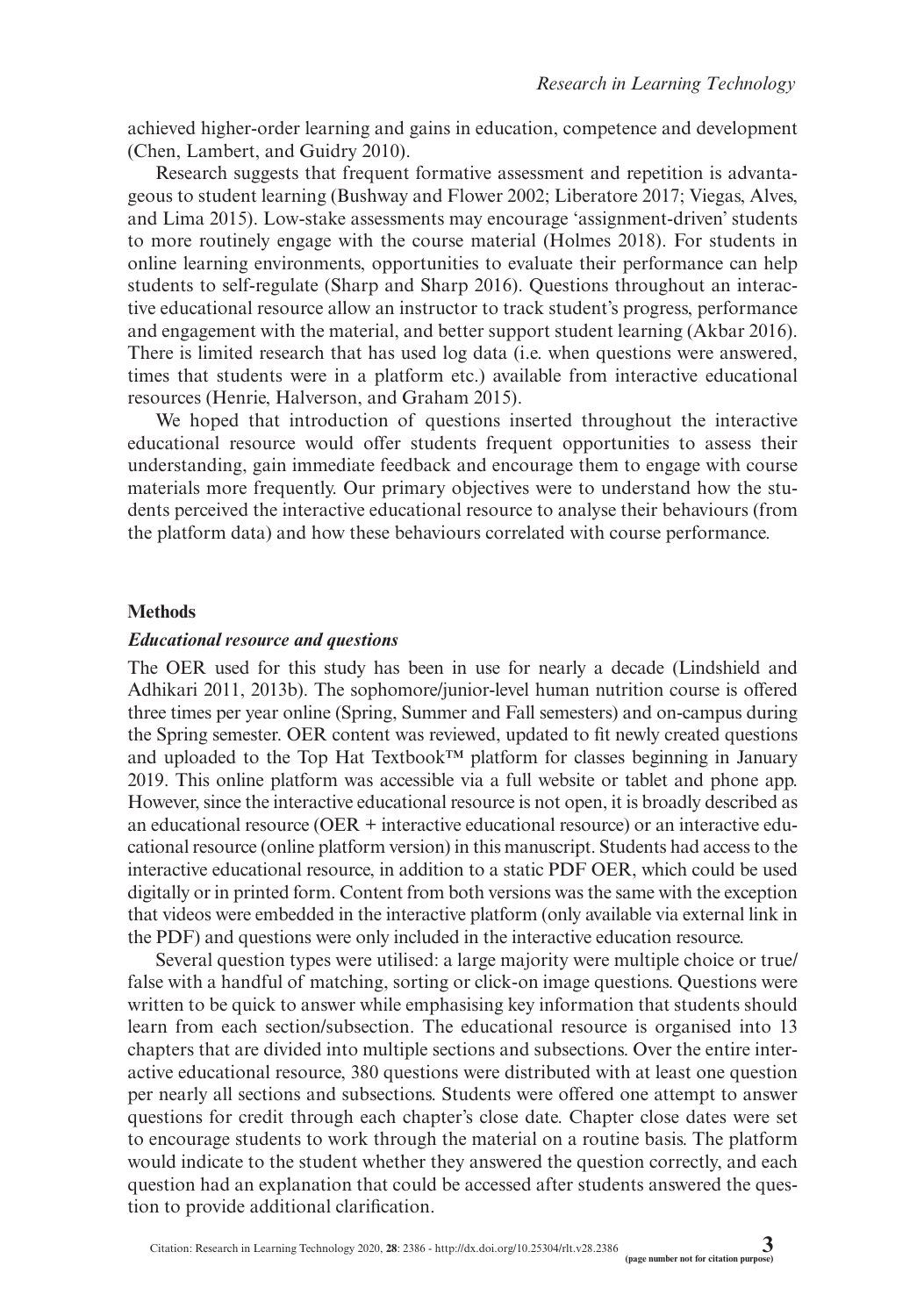In the interactive educational resource, the applicable chapter/sections were made available at the beginning of each exam period with defined close dates. Most were full chapters (Supplementary Table 1), with the exceptions being 'chapter 12' refers to 12.1–12.74 and 'chapter 13' refers to 12.8–12.93 and chapter 13. All chapters (except chapter 1 in the campus section) were open for at least 1 week. While reminding that chapter questions were closing on the morning of their due date, the instructor also announced the percent of questions in that chapter that the campus versus online sections had gotten correct at that time through the university's learning management system (LMS). This information was also announced and shared during the campus course class the morning of the due dates. Extra credit was awarded based on number of questions answered correctly for each chapter (point scale included in Supplementary Table 2). After each chapter was closed, the content and questions remained available to students to answer questions, though no extra credit was awarded for doing so.

#### *Survey*

The survey was approved by the Kansas State University Institutional Review Board (IRB #9739). Students enrolled in campus ( $n = 61$ ) and online ( $n = 48$ ) sections during the final weeks of the Spring 2019 semester were invited to participate in the survey. Students who withdrew from the course  $(n = 1, \text{ campus}; n = 1, \text{ online})$  or did not utilise the interactive educational resource  $(n = 1, 0)$  were not included. Each student received a unique URL via email from the Kansas State University Qualtrics® survey platform to complete the confidential survey. Unfinished respondents received reminder emails from Qualtrics® twice during the 2-week open period. The course instructor reminded campus students to complete the survey in-person and offered a small amount of time during one class period to complete the survey. Both campus and online sections were reminded to complete the survey by the instructor via announcements through the university's LMS.

Consent information was displayed when all students opened the survey and survey questions were presented one at a time after consent. The survey included five demographic questions followed by a maximum of 25 questions related to student frequency of use, behaviours and perceptions/opinions. Branching logic was used to ensure that students only answered relevant questions based on previous responses (survey, with branching logic, included in Supplementary material).

#### **Data analysis**

#### *Course performance and question progress*

Only students who received invitation to take part in the survey were included in the data analysis, campus ( $n = 61$ ) and online ( $n = 48$ ). Final course grades were obtained from the university's LMS. To assess progress in completing the questions, the time at which three questions, first, middle and last, from each chapter were completed was downloaded from the platform and the hours completed before the due date were calculated. For sections with an even number of questions, the first of the two middle questions was selected.

A heat map was used to visually represent question progress; one heat map with all students from both sections was prepared at<http://www1.heatmapper.ca/> (University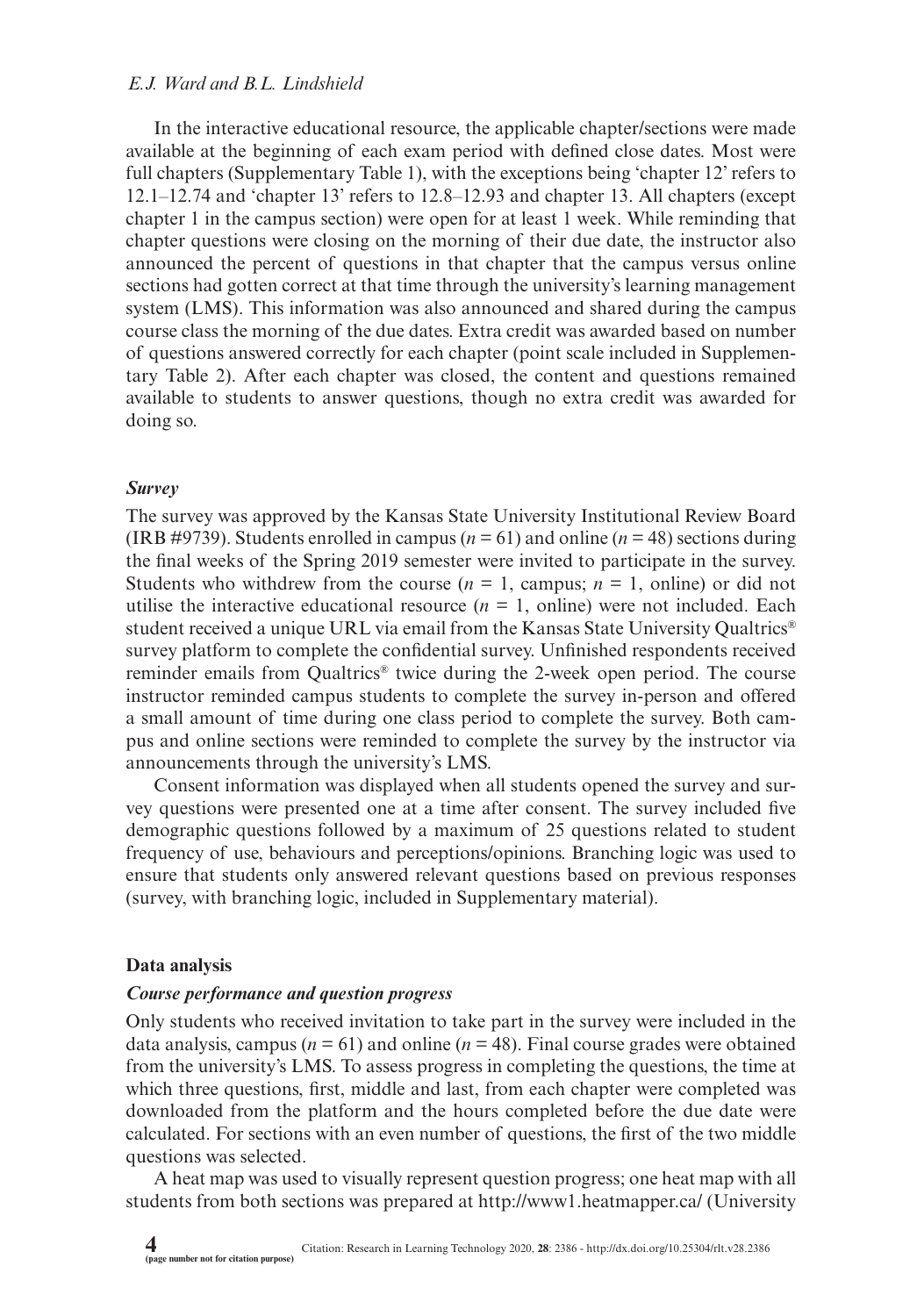of Alberta, Edmonton, Alberta, Canada). Students were charted by final course grade, with the highest scoring student at the top and lowest at the bottom for each section.

To compare survey responses with observed question progress behaviour, completion of the middle question was analysed for each student. Students who did not complete at least 10/13 of the selected middle chapter questions were considered 'non-completers' (campus  $n = 2$ , online  $n = 4$ ). Students who answered the middle question in  $>72$  h before the due date for at least 50% of the chapters were considered progressors. While students who answered the middle question in <24 h before the due date for at least 50% of the chapters were considered procrastinators. All remaining students were considered part progressors/part procrastinators; they either answered the middle question in 24–72 h before due date at least 50% of the time or did not fall into any category for at least 50% of the time.

## *Survey data*

Survey responses were calculated as count and percentage or mean and standard deviation (mean  $\pm$  SD), where applicable. Likert scale questions (21–25, Supplementary material) were analysed for differences with the Mann–Whitney–Wilcoxon test in SAS Studio® software (significance at p < 0.05, Version 3.71, SAS Institute Inc., Cary, North Carolina).

## **Results**

### *Course and question performance*

### *Questions performance*

All students included in analyses chose to use the interactive educational resource. The majority of the questions were answered correctly by students in both campus and online sections (Supplementary Table 3). The campus section answered more questions correctly for every chapter compared to the online section.

# *Selected questions progress*

The heat map illustrates that students who did better in the course answered questions earlier (Figure 1). Furthermore, students who did poorer in the course tended to leave more questions unanswered.

### *Course grades compared with question performance*

Positive linear trends were observed in both sections comparing final course grades to percentage of correctly answered questions (Figure 2). Students were grouped based on question performance in 10% increments: mean questions correct, mean course grades, and final letter grades were determined for each group (Table 1). Mean course grades were positively correlated with question performance groups. No students in the top group,  $90\%$ –100% of questions answered correctly, earned D or F final course grades, while no students in the bottom two groups, <50% and 50%–59.9%, earned A or B final course grades. Furthermore, no students who correctly answered at least 70% of the questions correctly earned a failing grade of F in the course.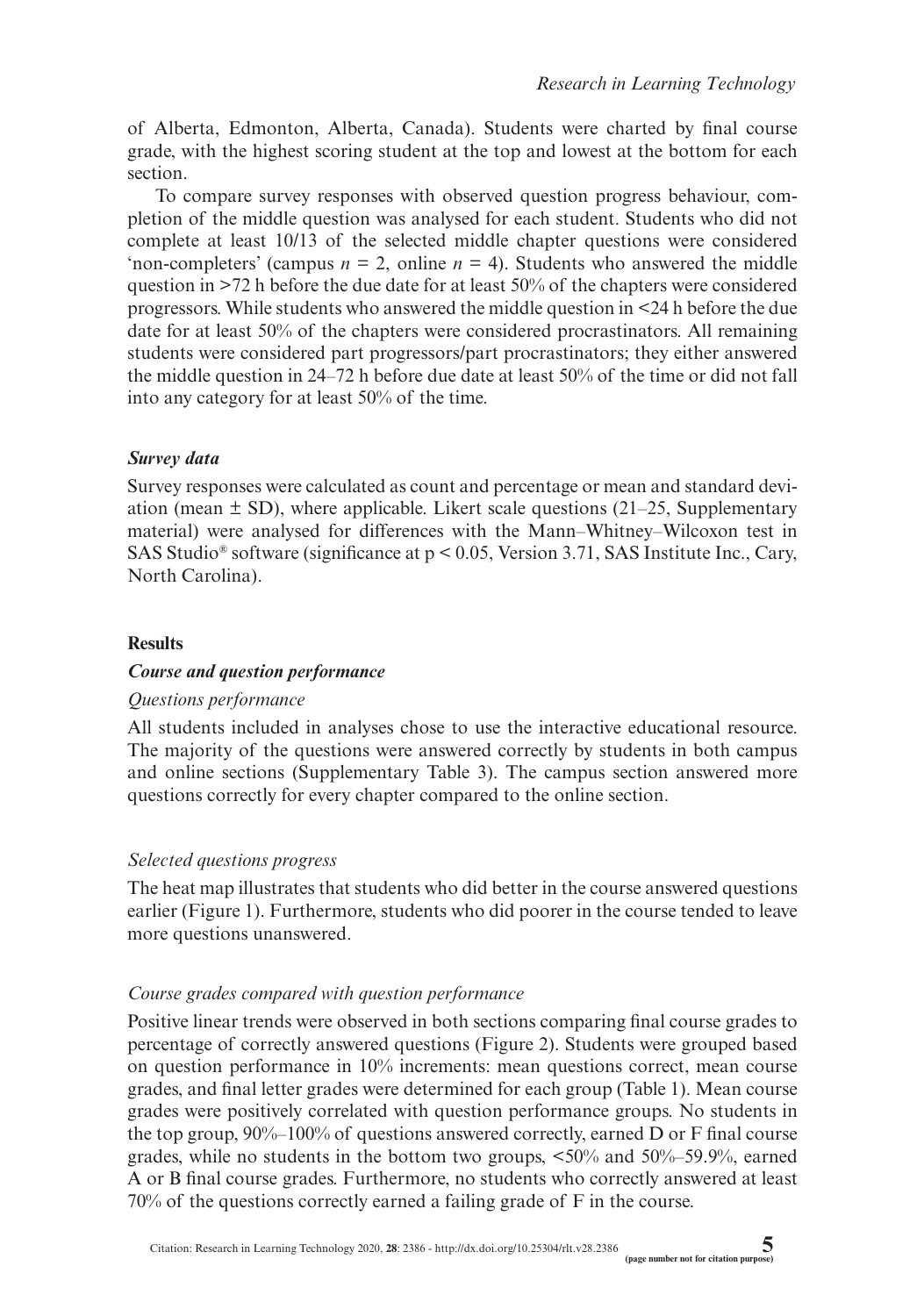

Figure 1. Selected questions progress**.** Students for each section are organised by final course grade; highest at top and lowest at bottom. Completion of first, middle, and last questions in each chapter are displayed on the x-axis. Black spaces represent unanswered questions.

### *Survey data*

### *Response rate*

Overall response rate was 84/109 students (77.1%) between both sections. Campus section had an overall higher response rate, 51/61 students (83.6%), compared with the online section, 33/48 students (68.8%). One student in each section did not finish the survey; these students' responses were not included in the reported results.

### *Demographics*

Online section students who completed the survey tended to be older and had at least one degree (Associate or Bachelor) or some graduate-level education (Supplementary Table 4). The majority of students (61%) reported a grade in the course similar (within 5% difference) to their typical course grades (Supplementary Figure 1). More campus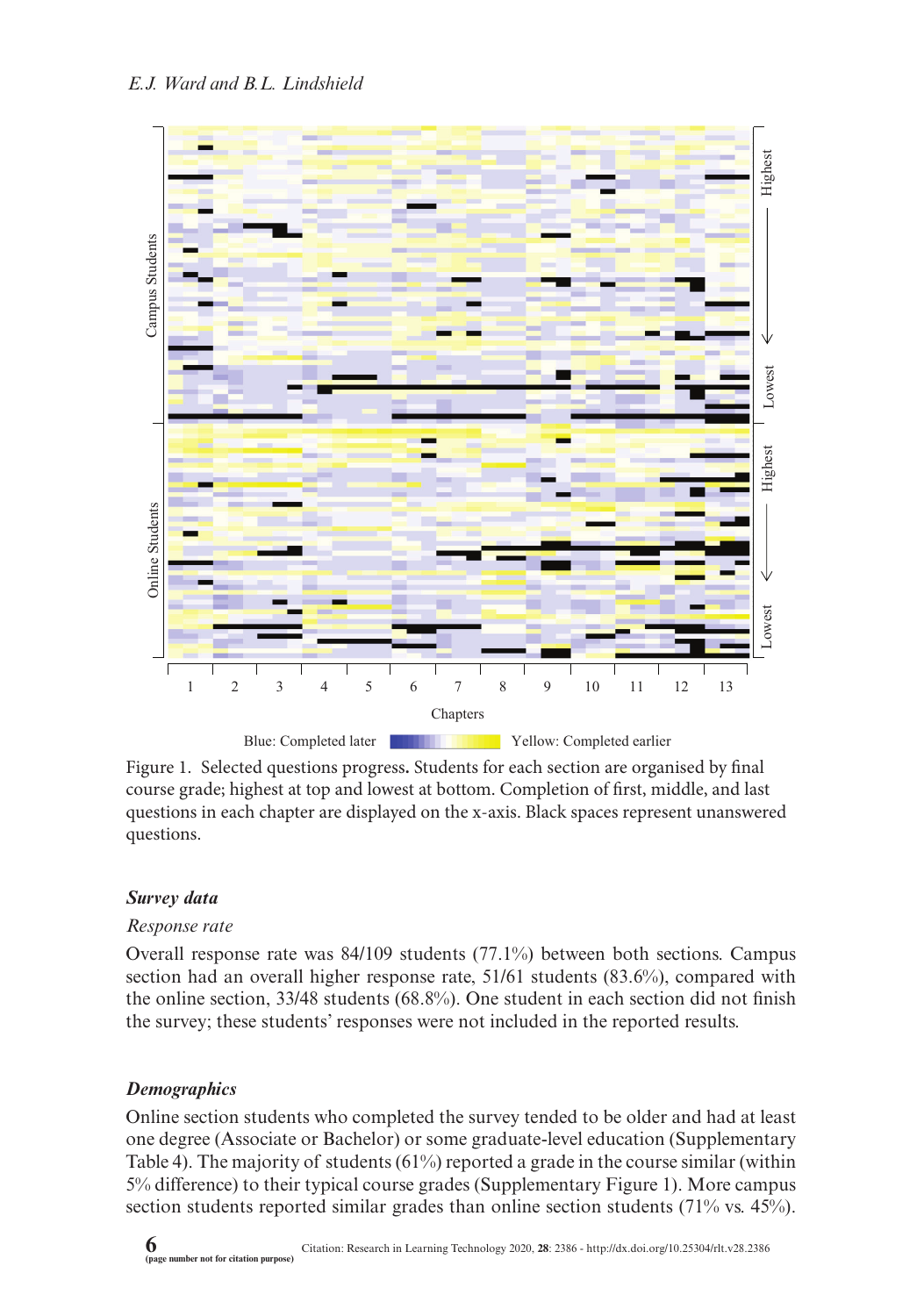

Figure 2. Campus ( $R^2 = 0.46$ ) and Online ( $R^2 = 0.49$ ) course final grades versus questions correct.  $R^2$  is the coefficient of determination off of each sections trend line.

| <b>Ouestion</b><br>performance | $\boldsymbol{n}$ | Mean<br>questions<br>correct $(\% )$ | Mean<br>course<br>grade $(\%$ | Final letter grade<br>Count $(\% )$ |                            |        |          |           |
|--------------------------------|------------------|--------------------------------------|-------------------------------|-------------------------------------|----------------------------|--------|----------|-----------|
|                                |                  |                                      |                               | A                                   | B                          |        | D        | F         |
| $< 50\%$                       | 6                | 37.0                                 | 59.1                          | $\theta$                            | $\Omega$                   | 2(33%) | 2(33%)   | 2(33%)    |
| $50\% - 59.9\%$                | 6                | 54.8                                 | 57.2                          | $\theta$                            | $\Omega$                   | 2(33%) | 1(17%)   | $3(50\%)$ |
| $60\% - 69.9\%$                | 18               | 65.9                                 | 71.3                          | $\theta$                            | 4(22%)                     | 7(39%) | 5(28%)   | $2(11\%)$ |
| $70\% - 79.9\%$                | 26               | 76.0                                 | 76.5                          | 4(15%)                              | 6(23%)                     | 9(35%) | 7(27%)   | $\theta$  |
| $80\% - 89.9\%$                | 41               | 84.0                                 | 85.4                          |                                     | $15(37%)$ 19 (46%) 6 (15%) |        | $1(2\%)$ | $\theta$  |
| $90\% - 100\%$                 | 12               | 92.9                                 | 92.5                          | 10(83%)                             | 1(8%)                      | 1(8%)  | $\theta$ | $\theta$  |

Table 1. Questions correct, final course grade and final letter grades for students grouped by question performance.

Note: Final letter grade, *n* (%), for each question performance group, across rows.

Final letter grades scale: A = 89.5%–100%; B = 79.5%–89.4%; C = 69.5%–79.4%; D = 59.5%–69.4%; *F* < 59.5%.

A higher proportion of 'A' and 'B' final course grade earning students completed the survey than 'C', 'D', and 'F' students (Supplementary Table 5).

### *Frequency and preferences*

The majority of students, 100% in the campus section and 90.9% in the online section, reported using the educational resource at least once per week (Table 2). One student reported never using the educational resource and skipped to the final, open-ended survey question. For all students who reported using the educational resource, the majority, 74.5% campus and 87.5% online, reported that they preferred and used the interactive educational resource. The full platform site (accessed using desktop or laptop computer) was most often used by students in both sections.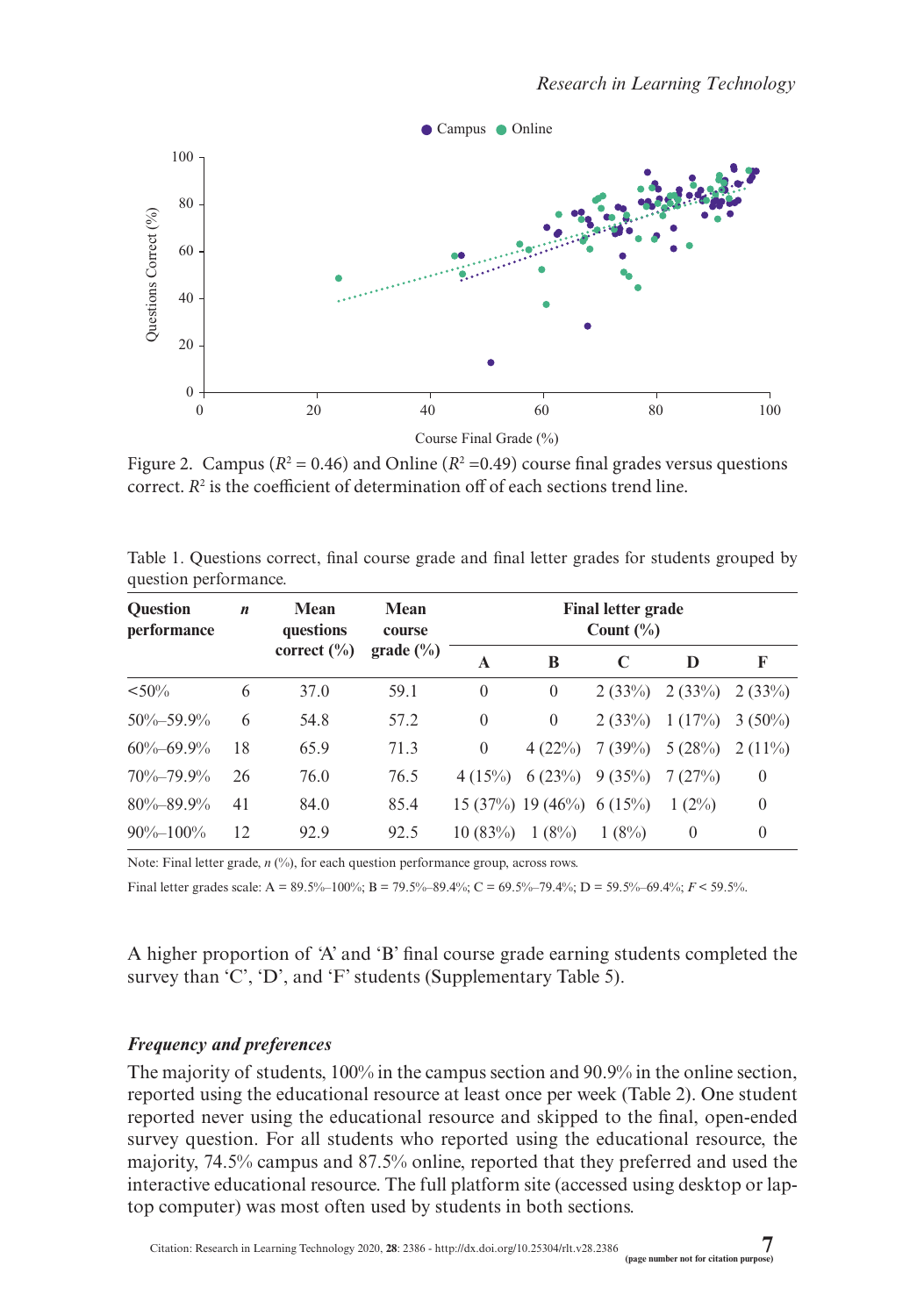| <b>Use</b>                                                                                 | Campus ( $n = 51-50^{\circ}$ ) | Online ( $n = 33-32^{\frac{1}{2}}$ ) |  |  |  |  |  |
|--------------------------------------------------------------------------------------------|--------------------------------|--------------------------------------|--|--|--|--|--|
| Frequency of total educational resource use                                                |                                |                                      |  |  |  |  |  |
| Never                                                                                      | $\theta$                       | $1(3.0\%)$                           |  |  |  |  |  |
| Less than once per month                                                                   | $\Omega$                       | $\theta$                             |  |  |  |  |  |
| At least once per month                                                                    | $\theta$                       | $\Omega$                             |  |  |  |  |  |
| At least once every 2 weeks                                                                | $\theta$                       | $2(6.1\%)$                           |  |  |  |  |  |
| At least once per week                                                                     | $8(15.7\%)$                    | $8(24.2\%)$                          |  |  |  |  |  |
| Two-three times per week                                                                   | $19(37.3\%)$                   | $9(27.3\%)$                          |  |  |  |  |  |
| More than three times per week                                                             | $24(47.1\%)$                   | 13 $(39.4\%)$                        |  |  |  |  |  |
| Preferred educational resource format                                                      |                                |                                      |  |  |  |  |  |
| <b>PDF</b>                                                                                 | $11(21.7\%)$                   | $4(12.5\%)$                          |  |  |  |  |  |
| Hard copy                                                                                  | $2(3.9\%)$                     | $\theta$                             |  |  |  |  |  |
| Interactive platform                                                                       | 38 (74.5%)                     | 28 (87.5%)                           |  |  |  |  |  |
| How often educational resource was accessed via each format                                |                                |                                      |  |  |  |  |  |
| <b>PDF</b>                                                                                 | $16.2\% \pm 28.2\%$            | $14.2\% \pm 22.4\%$                  |  |  |  |  |  |
| Hard copy                                                                                  | $2.7\% \pm 12.7\%$             | $\Omega$                             |  |  |  |  |  |
| Interactive platform                                                                       | $81.1\% \pm 30.2\%$            | $85.8\% \pm 22.4\%$                  |  |  |  |  |  |
| How often accessed the interactive educational resource was accessed via different devices |                                |                                      |  |  |  |  |  |
| Desktop/Laptop (full site)                                                                 | $91.8\% \pm 17.9\%$            | $81.3\% \pm 33.6\%$                  |  |  |  |  |  |
| iPad/tablet (app)                                                                          | $4.5\% \pm 16.1\%$             | $5.7\% \pm 18.9\%$                   |  |  |  |  |  |
| iPhone/android (app)                                                                       | $3.6\% \pm 8.5\%$              | $13.0\% \pm 29.8\%$                  |  |  |  |  |  |

Table 2. Educational resource frequency of use and preferences.

Note: Data are presented as mean  $\pm$  SD values for continuous variables or *n* (%) for categorical variables.

† One student responded 'Never' to use of educational resource.

‡ One student only answered first two questions and did not complete the survey.

### *Behaviours*

Trends in student question completion behaviour were observed during the semester. Some students appeared to progress routinely through the material, answering questions while learning or reading (progressor), while other students answered all or nearly all of each chapter's questions on or near the due date (procrastinator). In addition, the third group of students displayed behaviour similar to both categories (part progressor/part procrastinator). An additional category of students may be considered non-completers, who answered some, but not all questions. We asked students to identify which of the first three categories they felt best described them. The majority of students in the campus section selected part progressor/part procrastinator, while very few selected that they were procrastinators (Figure 3). In the online section, students were more evenly distributed between all three categories. The majority of respondents in both sections reported that they felt that the platform and/or embedded questions helped them to be more proactive in learning the material (Supplementary Table 6).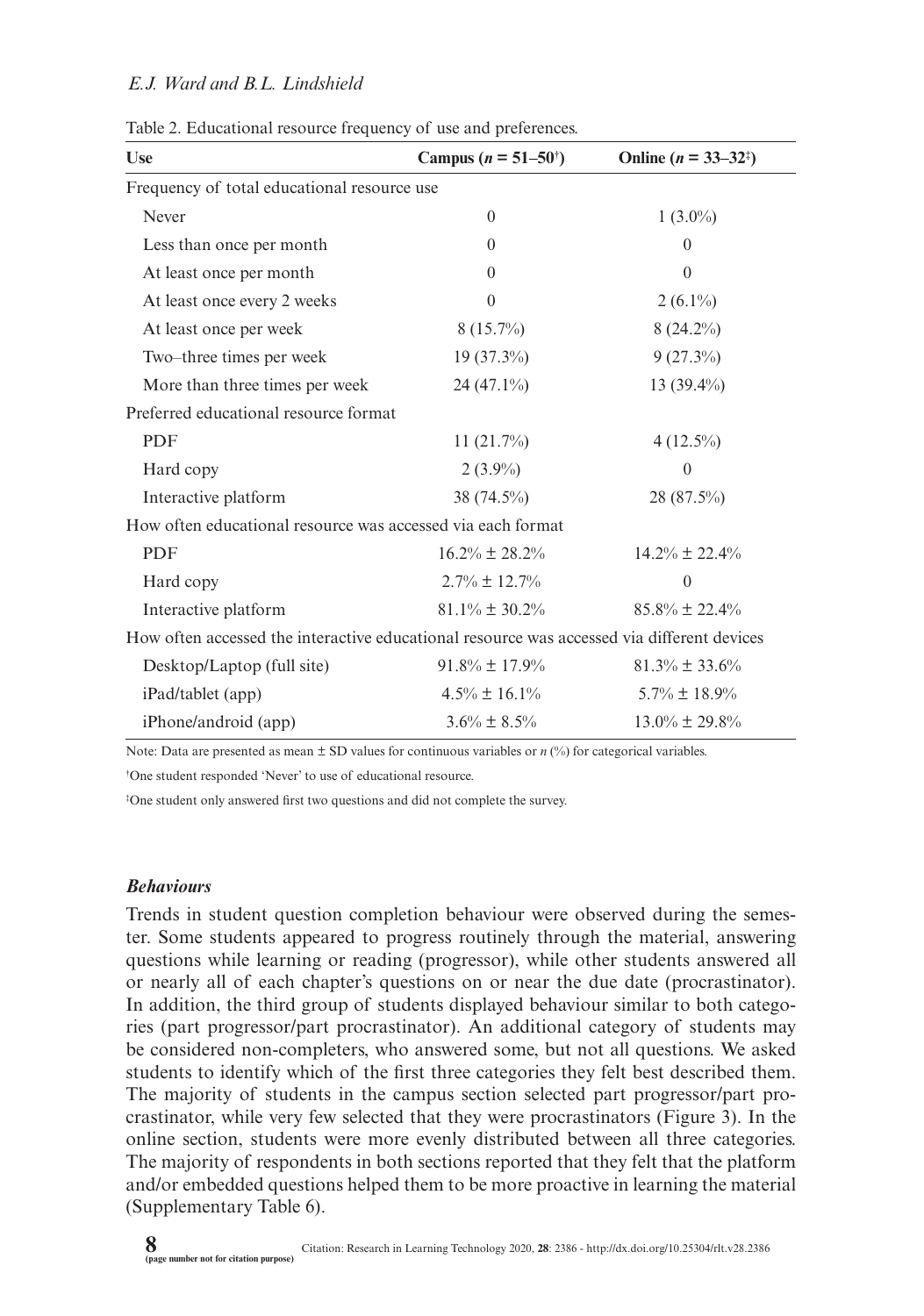

Figure 3. Student interactive platform user style based on question performance and self-reported. 'Data' columns are based on question performance data from the interactive platform, and 'reported' columns are based on survey respondents self-reported user style. User styles were determined based on completion of middle question for each chapter. Progressor: answered middle question >72 h before due date at least 50% of the chapters. Procrastinator: answered middle question <24 h before due date at least in 50% of the chapters. Part/part (part progressor/part procrastinator): answered middle question 24–72 h before due date for at least 50% of the time or did not fall into any category for at least 50% of the chapters. Non-completer: did not complete selected question for at least 4/13 chapters.

More than half of the campus section fell into the progressor category based on question performance analysis (Figure 3). Campus students reported more than three times as often that they felt they were part progressor/part procrastinator compared with the performance data. Online section students self-reported a more similar breakdown of user styles compared with the performance data, although students self-reported more often as progressors and part progressor/part procrastinators compared with procrastinators. Students in both sections reported reading >80% of the educational resource on average (Table 3). Of the time that students used the educational resource, students in both sections reported that over half of that time was spent answering questions and reviewing answers. When students' final grades were plotted against their percentage of correct questions and organised by question answering behaviour, a clear negative distinction could be observed between non-completers and the other three categories of students (Supplementary Figure 2 and Supplementary Table 7).

Students were asked to select and rank all applicable statements which described when they completed questions in relation to attending class/watching class videos and reading the educational resource. 'Following class after or while reading the educational resource' was selected most often by campus students (88%), followed by 'before class after/while reading' (66%) and 'during class' (56%; Supplementary Table 8). 'Before watching class videos after or while reading' was most often selected by the online students (52%) followed by 'after or while reading' ('did not watch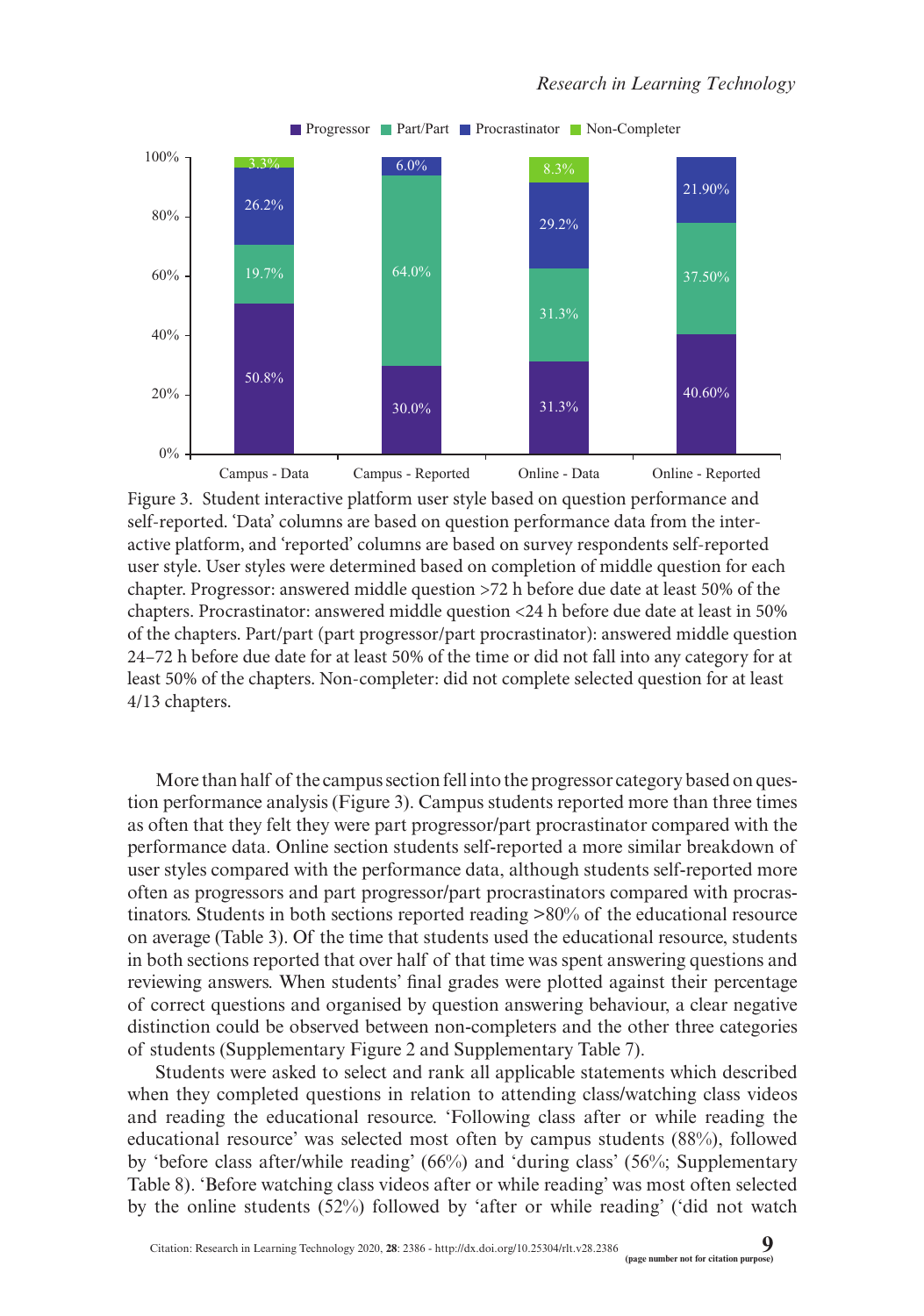| <b>Behaviour</b>                                                                                                    | Campus ( $n = 50$ ) | Online $(n = 32)$            |
|---------------------------------------------------------------------------------------------------------------------|---------------------|------------------------------|
| Percentage of the educational resource read                                                                         | $82.4\% \pm 23.4\%$ | $83.3\% \pm 26.9\%$          |
| Percentage of time in platform answering questions<br>and reviewing answers (vs. reading, watching videos,<br>etc.) | $60.4\% \pm 24.8\%$ | $55.0\% \pm 24.9\%$          |
| Students who used the educational resource during<br>class/while watching class videos                              | $50/50(100\%)$      | $16/23$ <sup>†</sup> (69.6%) |
| Percentage of educational resource use during class/<br>while watching class videos                                 | $39.2\% + 24.5\%$   | $33.4\% \pm 26.9\%$          |

Table 3. Behaviours related to educational resource and interactive platform use.

Note: Data are presented as mean  $\pm$  SD values for continuous variables or  $n$  (%) for categorical variables.<sup>†</sup>23 students in online section reported watching class videos.

class videos', 45%; Supplementary Table 9). These options were equally selected and ranked first by online students with approximately two-thirds of online students only selecting one option.

Many campus students were observed using the educational resource during class. All campus section respondents and only online students who responded to watching class videos were asked about their use of educational resource during class/ while watching class videos. All 50 of the campus students and 16/23 online students reported that they used the educational resource during class time/while watching class videos (Table 3). Campus students reported that 39% of their educational resource use was during class, while online students reported slightly less, 33%, was while watching class videos. Most campus students reported that they used the educational resource during class for completing daily in-class assignments (66%), reading (64%) and answering questions (62%; Supplementary Table 10). Online students reported that they used the educational resource while watching class videos mostly for reading (56%) and note taking (44%; Supplementary Table 10).

Campus and online students reported different uses of the features available in the interactive educational resource. Campus students reported more use of the highlighting, commenting and figures, while the online section reported more use of the links to external articles and embedded videos (Supplementary Table 11). Both sections reported a high use of the questions for review purposes, after the due date for extra credit, 84% campus section and 87% online section (Supplementary Table 11).

#### *Motivations*

Students were asked to select and rank all applicable motivations for use of the interactive educational resource at the beginning of the semester. If motivations changed, those students were additionally asked about them at the end of the semester. Extra credit was selected most often by students at the beginning of the semester (94% campus section, and 97% online section; Supplementary Table 12). Students in the campus course most often selected extra credit as their first motivator followed by desire to earn a good grade as their second motivator, while online students selected desire to earn extra credit and a good grade more equally as first motivators with more variation in the second selected motivator. When ease of use was selected as a motivator, it was most often ranked last. Learning and use as a study tool were most often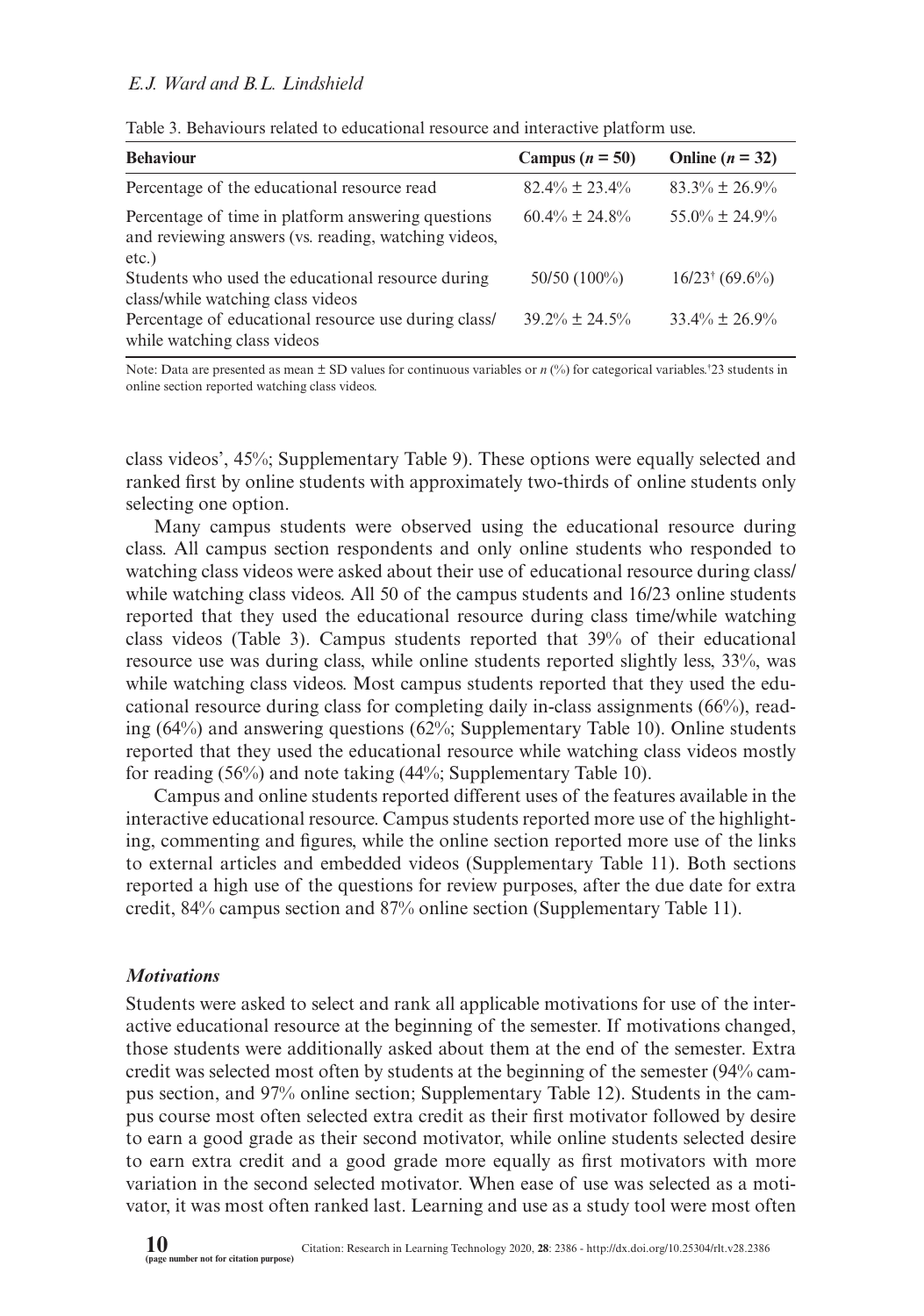selected and ranked third for students in both sections. For the students who reported that their motivators changed throughout the semester, the changes in rankings were similar among students in both sections (Supplementary Table 13). However, some differences were noted in where the different motivators were ranked. Extra credit and ease of use were ranked lower, suggesting that students were more motivated by these two motivators at the beginning of the semester than the end, while helpfulness for learning the material (learning) received the highest jump, suggesting that students were more motivated to use the interactive educational resource to support their learning at the end of the semester than the beginning.

### *Opinions*

Students in both sections reviewed explanations more often when the questions were answered incorrectly (6.1 vs. 9.3 and 6.9 vs. 9.5 on a 0-10-point scale for campus and online sections, respectively; Supplementary Table 14). Some students in both sections reported never reviewing the explanations when questions were answered correctly, while no student in either section responded that they never reviewed explanations when they got the questions incorrect. Online students were more likely than campus students to review question explanations in general. Students in both sections reported similarly on the helpfulness of questions and explanations, with the online section reporting slightly higher values than the campus section.

Students in both sections reported similar Likert scale values on topics of satisfaction, material understanding, enjoyment and frequency of use (results were not significantly different between sections; Supplementary Table 15). Students most often rated that they were somewhat to mostly satisfied with the interactive educational resource. Students reported somewhat agree to agree most often, indicating that questions and explanations provided in the interactive educational resource improved understanding of the material, comfort with the topics, and overall confidence in the course. Students similarly reported somewhat agree to agree most often that they enjoyed using interactive educational resource. Students additionally reported that they felt their use of the interactive educational resource was slightly to moderately more compared to if only a PDF of the educational resource was available. On a 0–10-point scale, students in both sections reported a high likelihood of recommending the interactive educational resource to future students,  $8.9 \pm 1.8$ campus and  $8.8 \pm 2.2$  online (mean  $\pm$  SD).

All students who completed the survey had an opportunity to answer a final, optional open-ended question with any comments. Approximately one-quarter of students chose to leave an answer, 22% in campus section and 26% in online section, and these comments were summarised (Supplementary Table 16). The majority of students in the campus section left positive sentiments about their experiences, while the online students were more often critical in their responses. Some of the positive comments included: 'I thought [interactive educational resource] was helpful, I wish I would have known how helpful it could have been at the beginning' and 'I preferred to use the [interactive educational resource] version because I could actively learn and complete the questions as I read…'. Several students commented that they liked to use the questions as study material, but one student mentioned that they wished more instructors used similar resources. Some critical comments included the one which did not prefer the educational resource: 'I would have much preferred a traditional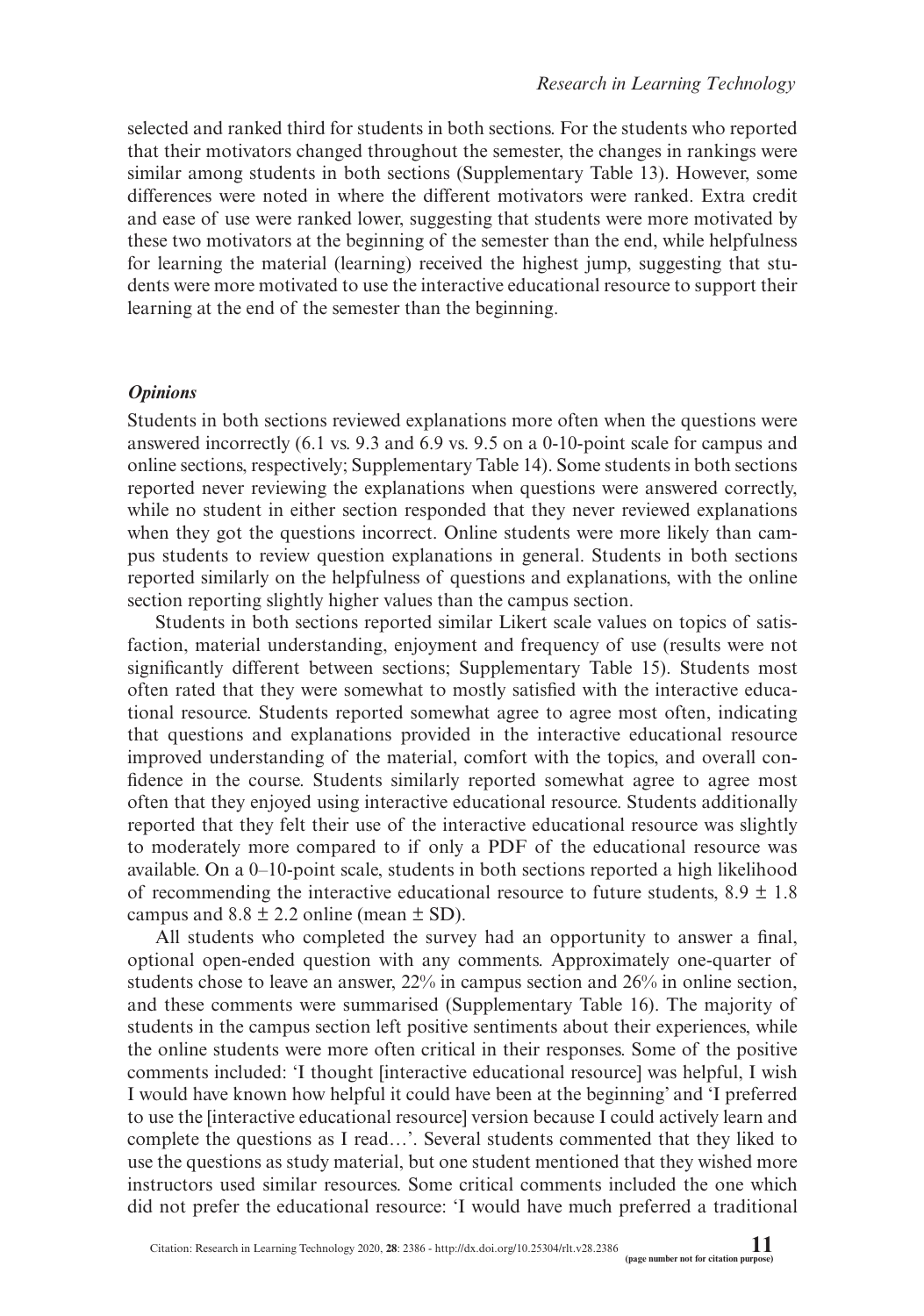textbook' and another student who commented on quality of content said, 'I honestly think the [educational resource] is a great tool that just needs to be cleaned up a bit and have more meaningful questions'.

### **Discussion**

An opportunity to incorporate new technology with an existing OER was hypothesised to increase student engagement. We wanted to understand how the students perceived the interactive educational resource and to analyse their behaviours.

### *Performance*

We observed a positive correlation in question performance (correctness) and course performance (final grade) – students who did better on the questions did better in the course. This trend may be due in part to the students just being different kinds of students – those who are high-achievers were going to do well in the course regardless of extra activities provided, and those who were going to do poorly in the course were not going to put in the same effort as high-performers. A similar trend was observed in students in a STEM class in 2017 which used an interactive educational resource with embedded questions and animations: A and B students had noticeably higher participation and reading rates than C, D and F students (Liberatore 2017). This data may also be explained by students who spend more time with the material, such as reviewing answers to make sure they are getting the questions in the interactive platform correct, are going to do better in the course. Student engagement, which can be described as commitment or effortful involvement in learning, is positively associated with student motivation and academic achievement (Henrie *et al*. 2015).

### *Question performance*

### *Procrastinators versus progressors versus non-completers*

Use of a heat map offered an interesting perspective/visual of student question performance across the entire semester in one figure. The progressor category was predictive of student performance – students in this category were similar and tended to earn higher final course grades. There was more overlap comparing the part progressors/part procrastinators group with the procrastinators group. However, those students who were in the part progressors/part procrastinators group received higher mean scores in both the course and question performance compared with the procrastinators group. Similar to our findings, others have observed that procrastination is associated with poorer performance (Michinov *et al*. 2011). It may be in part due to lack of interest in assignments (Ackerman and Gross 2005) and internal student barriers such as poor time management skills (Kachgal, Hansen, and Nutter 2001).

The large variation among final grades for students categorised as procrastinators may be explained by different types of procrastinators. Active procrastinators prefer to work under pressure, while passive procrastinators do not act when needed and fail to complete tasks on time (Chu and Choi 2005). Active procrastinators are more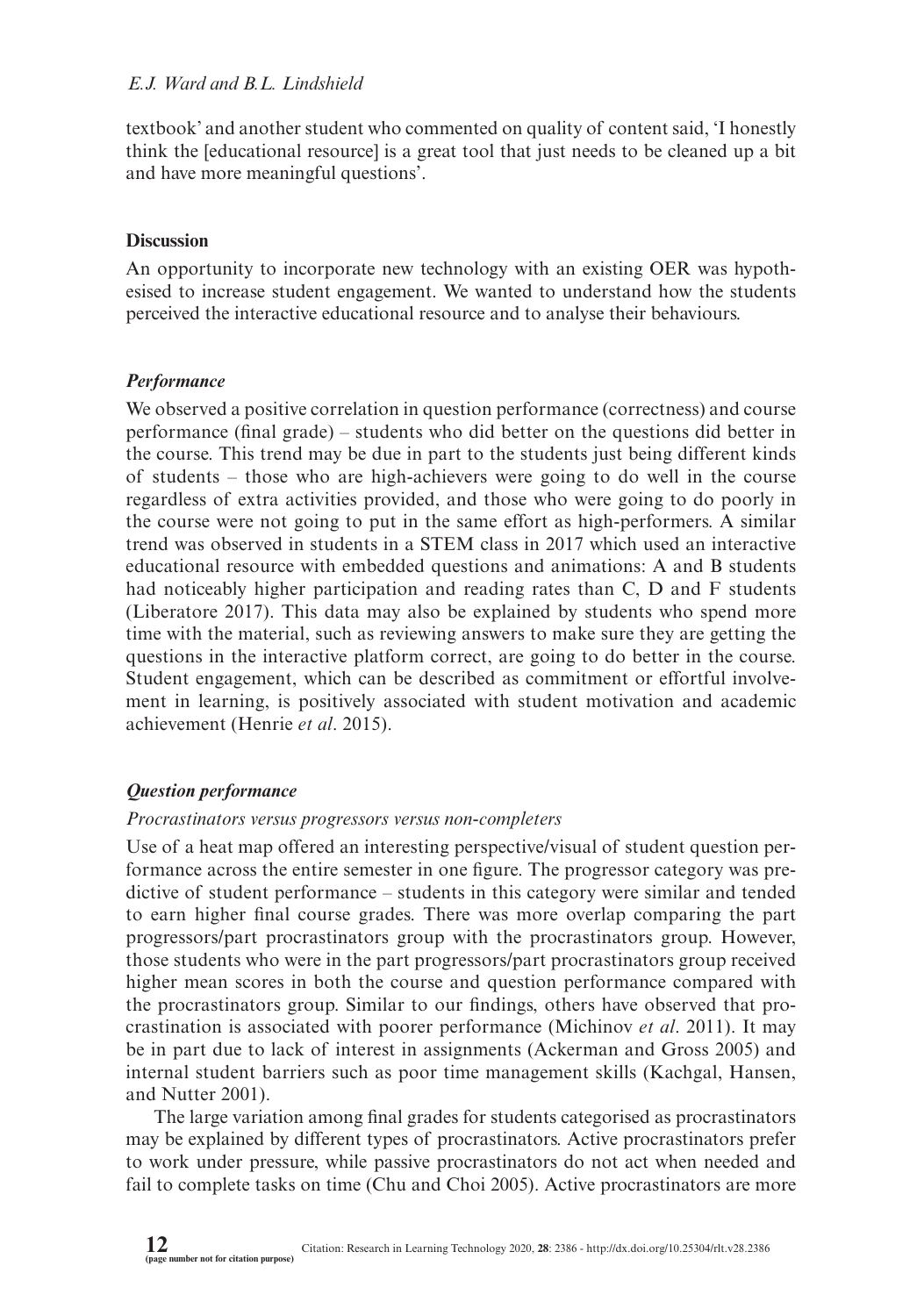similar to non-procrastinators in terms of their time management, self-efficacy and academic performance (Chu and Choi 2005).

#### *Frequency and preferences*

Nearly all students who used the educational resource reported using it at least once per week with the majority reporting use of more than three times per week, which is an increase compared to findings reported in 2013 (Lindshield and Adhikari 2013b). The current survey results are encouraging and similar to reported student use with other interactive textbooks (Edgcomb *et al*. 2015). Increased engagement with course materials is further supported by student responses. The majority of students reported that they felt the interactive educational resource and/or embedded questions helped them to be more proactive in learning the material and that they felt they used it more as a result compared to if only a PDF was available.

Student behaviours regarding educational resource access have also changed. In 2010, many students reported use of two electronic versions and hard copies of the OER with no single format being preferred (Lindshield and Adhikari 2011). Other research from 2010 indicated that students preferred traditional textbooks over e-textbooks (Woody, Daniel, and Baker 2010). While in 2011–2012, some students, mostly in online sections, reported printing a hard copy of the OER (Lindshield and Adhikari 2013b). In the present study, the majority of students reported they preferred and primarily used the interactive educational resource; only one student reported use of a printed copy. While it has been demonstrated that reading from printed materials increases performance and efficiency (Clinton 2019), format may not ultimately impact student performance (Daniel and Woody 2013). However, students may get more easily distracted when offered electronic text options (compared to traditional textbooks), which may increase time that students take to read through assigned material (Daniel and Woody 2013). For this particular course, preference for the interactive educational resource may have been largely influenced by the embedded questions, only available on the online platform. These findings may also be in part explained by changes in student preferences and increased use of online university LMSs.

#### *Behaviours*

The majority of campus students selected part progressor/part procrastinator, while very few selected that they were procrastinators. While we did not feel that the low reported number of procrastinators was unexpected, we were surprised by how few students reported that they felt they were progressors based on our categorisation of students by question performance data. Students may not have had a similar understanding of our groupings, or campus students may be more critical of their performance. Differences may also be explained by our methodology; we only used one data point from each chapter to classify students. These results are limited by the students who completed the survey – we cannot predict how students who did not compete the survey would have self-identified.

We also did not provide students the opportunity to categorise themselves as 'non-completers'. Only 6/109 students were classified as non-completers. Two students displayed behaviour of procrastinators for the questions answered, while the other four students displayed some tendencies of procrastinators, running out of time, but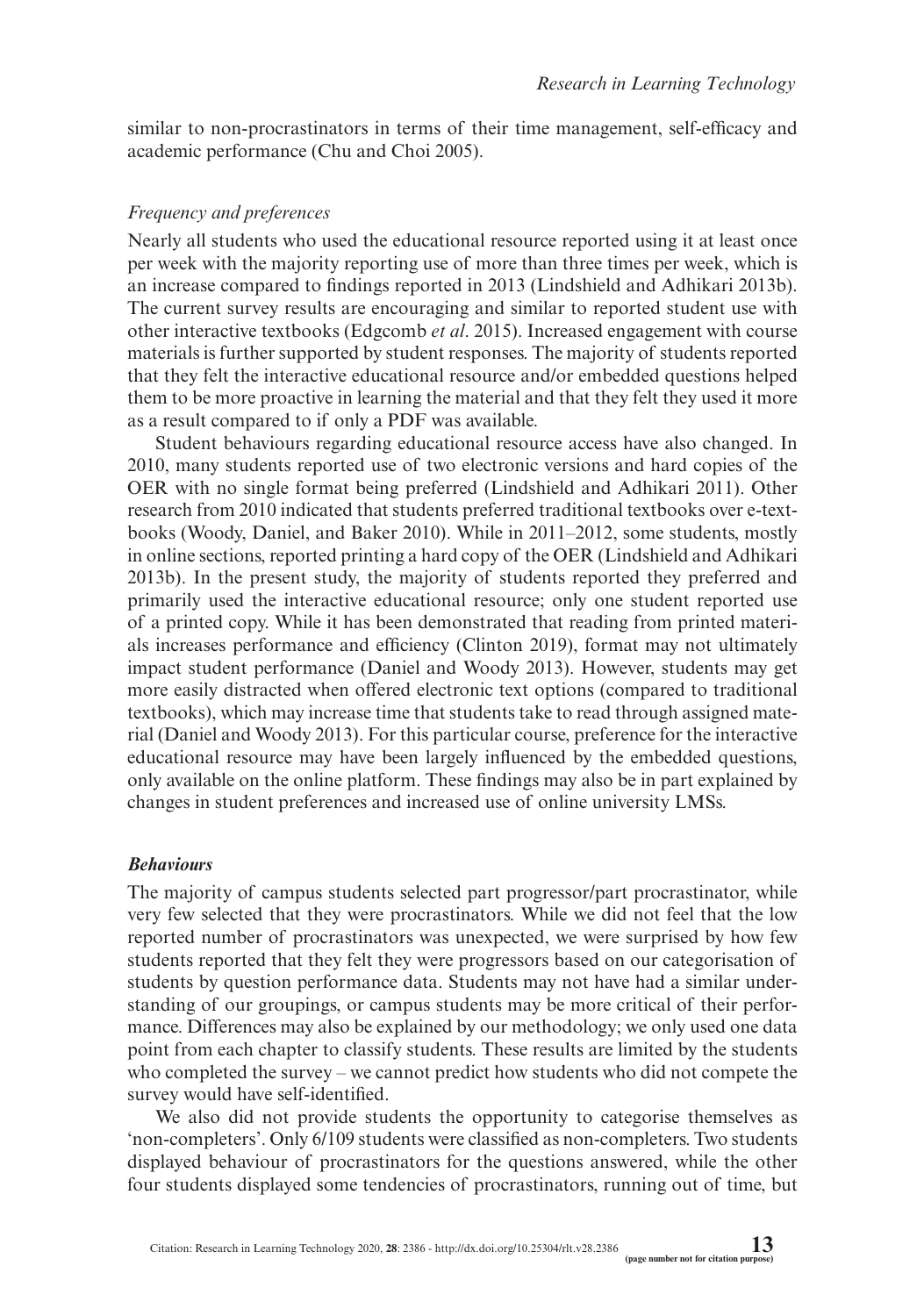also some behaviour of progressors. More often, the missed chapters by these students were at the end of the exam section, while the chapters which were completed early (progressor behaviour) were the first chapters of each new exam section. It is possible that these students felt motivated after each exam to do better, thus taking a more proactive approach before falling back into their usual study habits.

One of the more interesting findings from survey questions about timing in which they answered questions was that the online students reported equally high frequency of primarily answering questions before watching class videos or that they did not watch class videos. While the campus section most often reported answering questions following class (although during class and before were other popular top-ranked options). The high frequency of students in the online section reporting that they answered the questions before watching the class videos may be partially explained by a difference in the types of students, possibly related to age, in the online versus campus sections. Few campus students, as low as one-third, read assigned materials before class (Skinner and Howes 2013).

Similar to the findings from 2011 to 2012, students in the online section reported increased use of embedded videos and links to external articles compared with the campus section (Lindshield and Adhikari 2013b). Many of the embedded videos and articles are shared in class, so students who routinely attend class in the campus course may not perceive as much value out of these features. An increase in the percentage of students in both sections who reported using videos from 2011 to 2012 compared with 2019 may be partially explained by the convenience of the embedded videos; students did not have to navigate away from the interactive educational resource to view videos (Lindshield and Adhikari 2013b). This same explanation cannot be used for the reported increase use of links to external articles by the online section. However, it is possible that students had increased access to the Internet in 2019; students in 2011 reported more often reading the OER as a PDF or printed copy whereas in 2019, the majority of students reported primarily using the interactive platform, meaning they were already connected to the Internet and had fewer barriers to accessing the external articles. While students reported reading a large percentage of the book, it is interesting that they also reported spending more than half their time working on the questions.

#### *Motivations*

Students reported that they were highly motivated by extra credit, particularly in the campus course and at the beginning of the semester. Others have found that students report intentions to complete extra credit, but few actually do (Myers and Hatchel 2019). In the extra credit point award structure for this course, students did not have to complete all required tasks in order to earn partial extra credit, which may account for the high level of participation observed. Higher-earning students, in general, tended to answer more of the questions and more of them correctly, in part simply due to completing more questions. These findings align with research that suggests that higher-performing students are more likely to complete extra credit activities (Harrison, Meister, and Lefevre 2011; Silva and Gross 2004). We believe that the extra credit points offered were appropriate and did not contribute to grade inflation, considering that it accounted for approximately 1% of all possible course points similar to extra credit offered previously (Haber and Sarkar 2017; Silva and Gross 2004).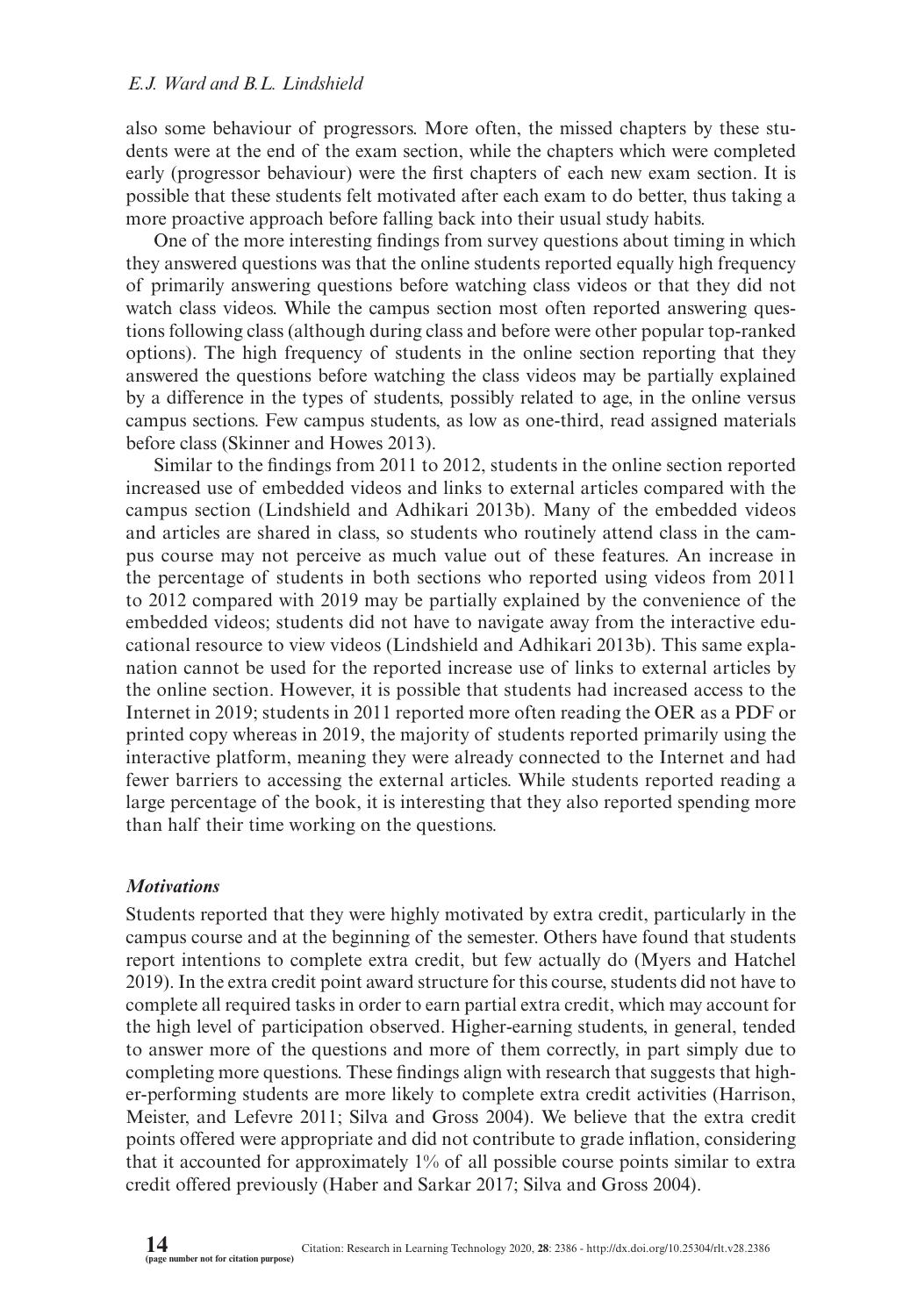When responses were analysed for those students who reported that their opinions changed throughout the semester, helpfulness for learning the material (learning) received the biggest jump in ranking, while extra credit and ease of use dropped in rankings. These changes suggest that students felt that using the interactive educational resource helped them learn the material. Several students reported to the final open-ended question that they increased use because they found the interactive educational resource helpful for their learning and studying.

### *Opinions*

Students in 2011–2012 and 2019 rated similarly their level of satisfaction with the educational resource (on a 7-point Likert scale: 2011–2012: campus 5.7, online 5.9 vs. 2019: campus 5.6, online 5.5) (Lindshield and Adhikari 2013b). It is encouraging that students reported similar positive levels of satisfaction with the educational resource over the years.

If students got wrong question, the vast majority reported that they looked at the explanations every time. The goal of the explanations was to provide students with immediate feedback and additional clarification. It appears that because students used the explanations, in particular when they incorrectly answered a question, most students used questions to assess their understanding of the material (as a method of formative assessment). The immediate feedback also likely contributed positively to students' experiences – providing them with the correct answer and information they can use immediately. This is consistent with the use of technology in the classroom and learning materials to provide instant feedback being highly liked and accepted by students (Elmahdi, Al-Hattami, and Fawzi 2018; Liberatore 2017; Lim 2017; Viegas *et al*. 2015). We observed that many students reached out, either through email or the course discussion board, if the explanation did not provide enough clarity. Because the educational resource, including the embedded questions, is a living document, the quality of the text, questions and explanations continues to improve through students' questions and interaction.

### *Limitations*

The quality of this data is limited by a relatively small number of students, 109 students included in the course data and 84 survey respondents, and the use of interactive platform for only one semester. This research is a representative of a single OER for one course at one institution in a platform that was not open; outcomes may be different in a different setting. These findings may also not be applicable to students in primary or secondary schools and non-4-year university settings, technical or 2-year colleges.

### **Conclusions**

Increased use and question correctness of the interactive educational resource were positively associated with final grades earned in a human nutrition course at a Midwestern University. Students reported that they were satisfied with their experiences with the interactive educational resource and they believed that they used it more and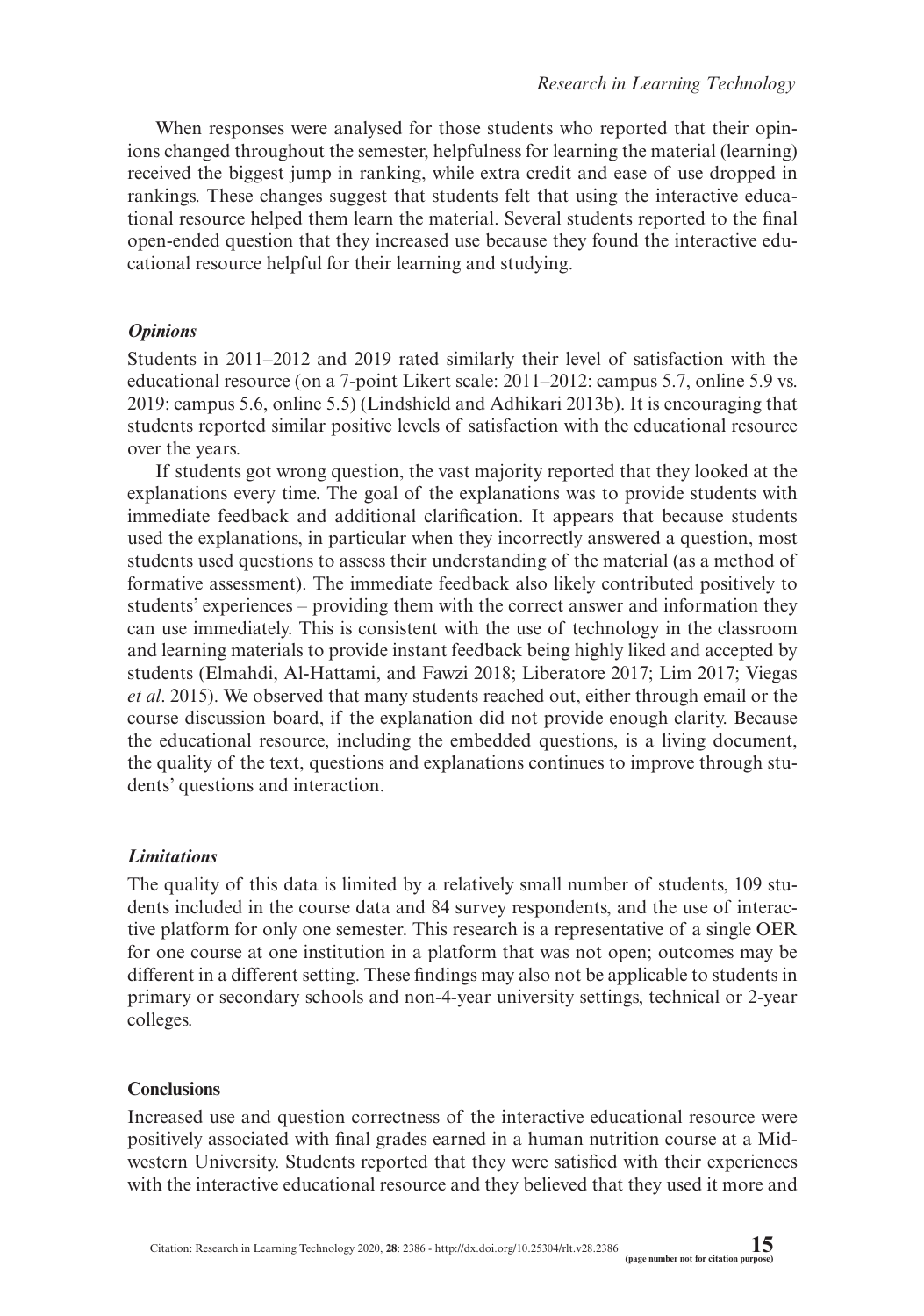preferred it over a static PDF. While these findings are limited to one semester at one university in a platform that was not open, they support the future research efforts into the efficacy of interactive educational resources and OER-enabled pedagogy. In support of this effort, the resource has been migrated to the LibreTexts platform to make it truly open (Lindshield 2020).

### **References**

- Ackerman, D. S. & Gross, B. L. (2005) 'My instructor made me do it: task characteristics of procrastination', *Journal of Marketing Education*, vol. 27, no. 1, pp. 5–13. doi: [10.1177/0273475304273842](https://dx.doi.org/10.1177/0273475304273842)
- Akbar, M. (2016) 'Digital technology shaping teaching practices in higher education', *Frontiers in ICT*, vol. 3, pp. 1–5. doi: [10.3389/fict.2016.00001](https://dx.doi.org/10.3389/fict.2016.00001)
- Bushway, S. D. & Flower, S. M. (2002) 'Helping criminal justice students learn statistics: a quasi-experimental evaluation of learning assistance', *International Journal of Phytoremediation*, vol. 21, no. 1, pp. 35–56. doi: [10.1080/10511250200085321](https://dx.doi.org/10.1080/10511250200085321)
- Chen, P. S. D., Lambert, A. D. & Guidry, K. R. (2010) 'Engaging online learners: the impact of Web-based learning technology on college student engagement', *Computers and Education*, vol. 54, no. 4, pp. 1222–1232. doi: [10.1016/j.compedu.2009.11.008](https://dx.doi.org/10.1016/j.compedu.2009.11.008)
- Chu, A. H. C. & Choi, J. N. (2005) 'Rethinking procrastination: positive effects of "active" procrastination behavior on attitudes and performance', *Journal of Social Psychology*, vol. 145, no. 3, pp. 245–264. doi: [10.3200/SOCP.145.3.245-264](https://dx.doi.org/10.3200/SOCP.145.3.245-264)
- Clinton, V. (2019) 'Reading from paper compared to screens: a systematic review and meta-analysis', *Journal of Research in Reading*, vol. 42, no. 2, pp. 288–325. doi: [10.1111/1467-9817.12269](https://dx.doi.org/10.1111/1467-9817.12269)
- Clinton, V. & Khan, S. (2019) 'Efficacy of open textbook adoption on learning performance and course withdrawal rates: a meta-analysis', *AERA Open*, vol. 5, no. 3, pp. 1–20. doi: [10.1177/2332858419872212](https://dx.doi.org/10.1177/2332858419872212)
- Clinton, V., Legerski, E. & Rhodes, B. (2019) 'Comparing student learning from and perceptions of open and commercial textbook excerpts: a randomized experiment', *Frontiers in Education*, vol. 4, pp. 1–12. doi: [10.3389/feduc.2019.00110](https://dx.doi.org/10.3389/feduc.2019.00110)
- Colvard, N. B., Watson, C. E. & Park, H. (2018) 'The impact of open educational resources on various student success metrics', *International Journal of Teaching and Learning in Higher Education*, vol. 30, no. 2, pp. 262–276.
- Daniel, D. B. & Woody, W. D. (2013) 'E-textbooks at what cost? Performance and use of electronic v. print texts', *Computers and Education*, vol. 62, pp. 18–23. doi: [10.1016/j.](https://dx.doi.org/10.1016/j.compedu.2012.10.016) [compedu.2012.10.016](https://dx.doi.org/10.1016/j.compedu.2012.10.016)
- Delimont, N., Turtle, E. C., Bennett, A., Adhikari, K., & Lindshield, B. L. L. (2016) 'University students and faculty have positive perceptions of open/ alternative resources and their utilization in a textbook replacement initiative'. *Research in Learning Technology*, vol. 24. doi: [10.3402/rlt.v24.29920](https://dx.doi.org/10.3402/rlt.v24.29920)
- Edgcomb, A. *et al*. (2014) *Student Performance Improvement using Interactive Textbooks: A Three-University Cross-Semester Analysis*. Available at: [http://static.cs.ucr.edu/store/techre](http://static.cs.ucr.edu/store/techreports/UCR-CSE-2014-10030.pdf)[ports/UCR-CSE-2014-10030.pdf](http://static.cs.ucr.edu/store/techreports/UCR-CSE-2014-10030.pdf)
- Edgcomb, A. *et al*. (2015) *Student Usage and Behavioral Patterns with Online Interactive Textbook Materials*. Available at: [http://alumni.cs.ucr.edu/~aedgcomb/papers/ICERI15\\_](http://alumni.cs.ucr.edu/~aedgcomb/papers/ICERI15_StudentUsageandBehavioralPatternswithOnlineInteractiveTextbookMaterials.pdf) [StudentUsageandBehavioralPatternswithOnlineInteractiveTextbookMaterials.pdf](http://alumni.cs.ucr.edu/~aedgcomb/papers/ICERI15_StudentUsageandBehavioralPatternswithOnlineInteractiveTextbookMaterials.pdf)
- Elmahdi, I., Al-Hattami, A. & Fawzi, H. (2018) 'Using technology for formative assessment to improve students' learning', *Turkish Online Journal of Educational Technology –TOJET*, vol. 17, no. 2, pp. 182–188.
- Feldstein, A. *et al*. (2012) 'Open textbooks and increased student access and outcomes', *European Journal of Open, Distance and E-Learning*, vol. 15, no. 2. Available at: [https://eric.](https://eric.ed.gov/?id=EJ992490) [ed.gov/?id=EJ992490](https://eric.ed.gov/?id=EJ992490)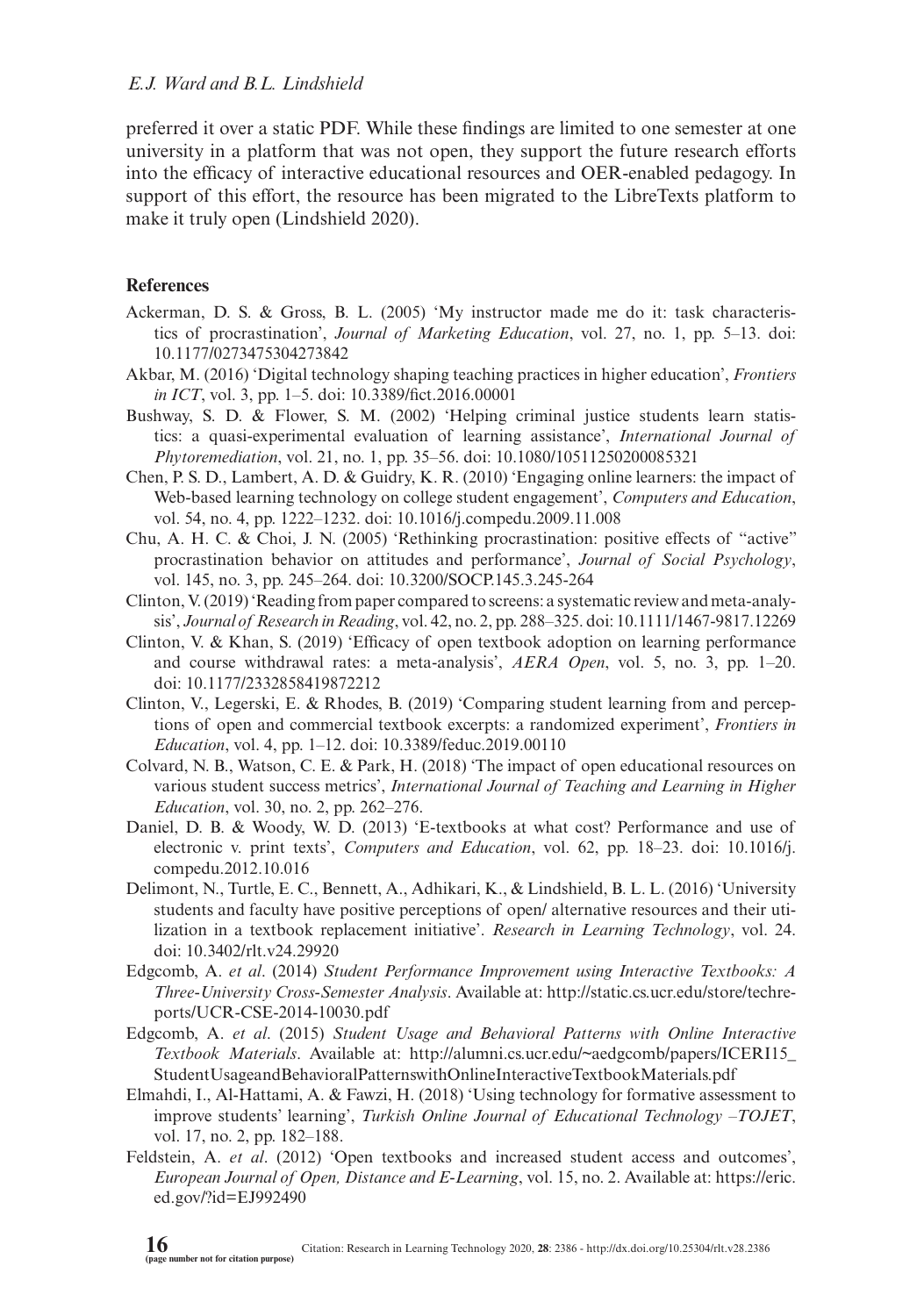- Haber, J. & Sarkar, N. (2017) 'Sensitivity analysis of extra credit assignments', *Universal Journal of Management*, vol. 5, no. 6, pp. 291–300. doi: [10.13189/ujm.2017.050604](https://dx.doi.org/10.13189/ujm.2017.050604)
- Harrison, M. A., Meister, D. G. & Lefevre, A. J. (2011) 'Which students complete extra-credit work', *College Student Journal*, vol. 45, no. 3, pp. 550–555.
- Henrie, C. R., Halverson, L. R. & Graham, C. R. (2015) 'Measuring student engagement in technology-mediated learning: a review', *Computers and Education*, no. 90, pp. 36–53. doi: [10.1016/j.compedu.2015.09.005](https://dx.doi.org/10.1016/j.compedu.2015.09.005)
- Holmes, N. (2018) 'Engaging with assessment: increasing student engagement through continuous assessment', *Active Learning in Higher Education*, vol. 19, no. 1, pp. 23–34. doi: [10.1177/1469787417723230](https://dx.doi.org/10.1177/1469787417723230)
- Inside Higher Ed. (2019) *Textbook Trade-Offs*. Available at: [https://www.insidehighered.com/](https://www.insidehighered.com/news/2018/07/26/students-sacrifice-meals-and-trips-home-pay-textbooks) [news/2018/07/26/students-sacrifice-meals-and-trips-home-pay-textbooks](https://www.insidehighered.com/news/2018/07/26/students-sacrifice-meals-and-trips-home-pay-textbooks)
- Kachgal, M. M., Hansen, L. S. & Nutter, K. J. (2001) 'Academic procrastination prevention/intervention: strategies and recommendations', *Journal of Developmental Education*, vol. 25, Fall, no. 1, pp. 14–24.
- Liberatore, M. W. (2017) 'High textbook reading rates when using an interactive textbook for a material and energy balances course', *Chemical Engineering Education*, vol. 51, no. 3, pp. 109–118.
- Lim, W. N. (2017) 'Improving student engagement in higher education through mobilebased interactive teaching model using socrative', in *IEEE Global Engineering Education Conference, EDUCON*, pp. 404–412. doi: [10.1109/EDUCON.2017.7942879](https://dx.doi.org/10.1109/EDUCON.2017.7942879)
- Lindshield, B. L., & Adhikari, K. (2011). The Kansas State University Human Nutrition (HN 400) Flexbook. EDUCAUSE Review Online. Available at: [https://er.educause.edu/](https://er.educause.edu/articles/2011/12/the-kansas-state-university-human-nutrition-hn-400-flexbook) [articles/2011/12/the-kansas-state-university-human-nutrition-hn-400-flexbook](https://er.educause.edu/articles/2011/12/the-kansas-state-university-human-nutrition-hn-400-flexbook)
- Lindshield, B. L., & Adhikari, K. (2013a) 'Campus and online U.S. college students' attitudes toward an open educational resource course fee: a pilot study'. *International Journal of Higher Education*, vol. 2, no. 4, pp. 42–51. doi: [10.5430/ijhe.v2n4p42](https://dx.doi.org/10.5430/ijhe.v2n4p42)
- Lindshield, B. L., & Adhikari, K. (2013b). 'Online and campus college students like using an open educational resource instead of a traditional textbook'. *MERLOT Journal of Online Learning and Teaching*, vol. 9, no. 1, pp. 26–38. Available at: [http://jolt.merlot.org/vol9no1/](http://jolt.merlot.org/vol9no1/lindshield_0313.htm) [lindshield\\_0313.htm](http://jolt.merlot.org/vol9no1/lindshield_0313.htm)
- Lindshield, B. (2020) Human Nutrition (Lindshield). Available at: [https://med.libretexts.org/](https://med.libretexts.org/Courses/Kansas_State_University/Book%3A_Human_Nutrition_(Lindshield)) [Courses/Kansas\\_State\\_University/Book%3A\\_Human\\_Nutrition\\_\(Lindshield\)](https://med.libretexts.org/Courses/Kansas_State_University/Book%3A_Human_Nutrition_(Lindshield))
- Michinov, N. *et al*. (2011) 'Procrastination, participation, and performance in online learning environments', *Computers and Education*, vol. 56, no. 1, pp. 243–252. doi: [10.1016/j.](https://dx.doi.org/10.1016/j.compedu.2010.07.025) [compedu.2010.07.025](https://dx.doi.org/10.1016/j.compedu.2010.07.025)
- Mills, M. S. (2016) 'A case for authoring multi-touch interactive open educational resources', *TechTrends*, vol. 60, no. 5, pp. 456–464. doi: [10.1007/s11528-016-0097-5](https://dx.doi.org/10.1007/s11528-016-0097-5)
- Myers, C. A. & Hatchel, J. M. (2019) 'Personality and cognitive factors related to completing extra credit assignments', *International Journal for the Scholarship of Teaching and Learning*, vol. 13, no. 2, pp. 1–7.
- O'Bannon, B. W., Skolits, G. J. & Lubke, J. K. (2017) 'The influence of digital interactive textbook instruction on student learning preferences, outcomes, and motivation', *Journal of Research on Technology in Education*, vol. 49, no. 3–4, pp. 103–116. doi: [10.1080/15391523.2017.1303798](https://dx.doi.org/10.1080/15391523.2017.1303798)
- Rockinson-Szapkiw, A. J. *et al*. (2013) 'Electronic versus traditional print textbooks: a comparison study on the influence of university students' learning', *Computers and Education*, no. 63, pp. 259–266. doi: [10.1016/j.compedu.2012.11.022](https://dx.doi.org/10.1016/j.compedu.2012.11.022)
- Sharp, L. A. & Sharp, J. H. (2016) Enhancing student success in online learning experiences through the use of self-regulation strategies*.* The role of DevOps in IS curriculum view project [online]. Available at:<https://www.researchgate.net/publication/304073173>
- Silva, F. J. & Gross, T. F. (2004) 'The rich get richer: students' discounting of hypothetical delayed rewards and real effortful extra credit', *Psychonomic Bulletin and Review*, vol. 11, no. 6, pp. 1124–1128. doi: [10.3758/BF03196747](https://dx.doi.org/10.3758/BF03196747)